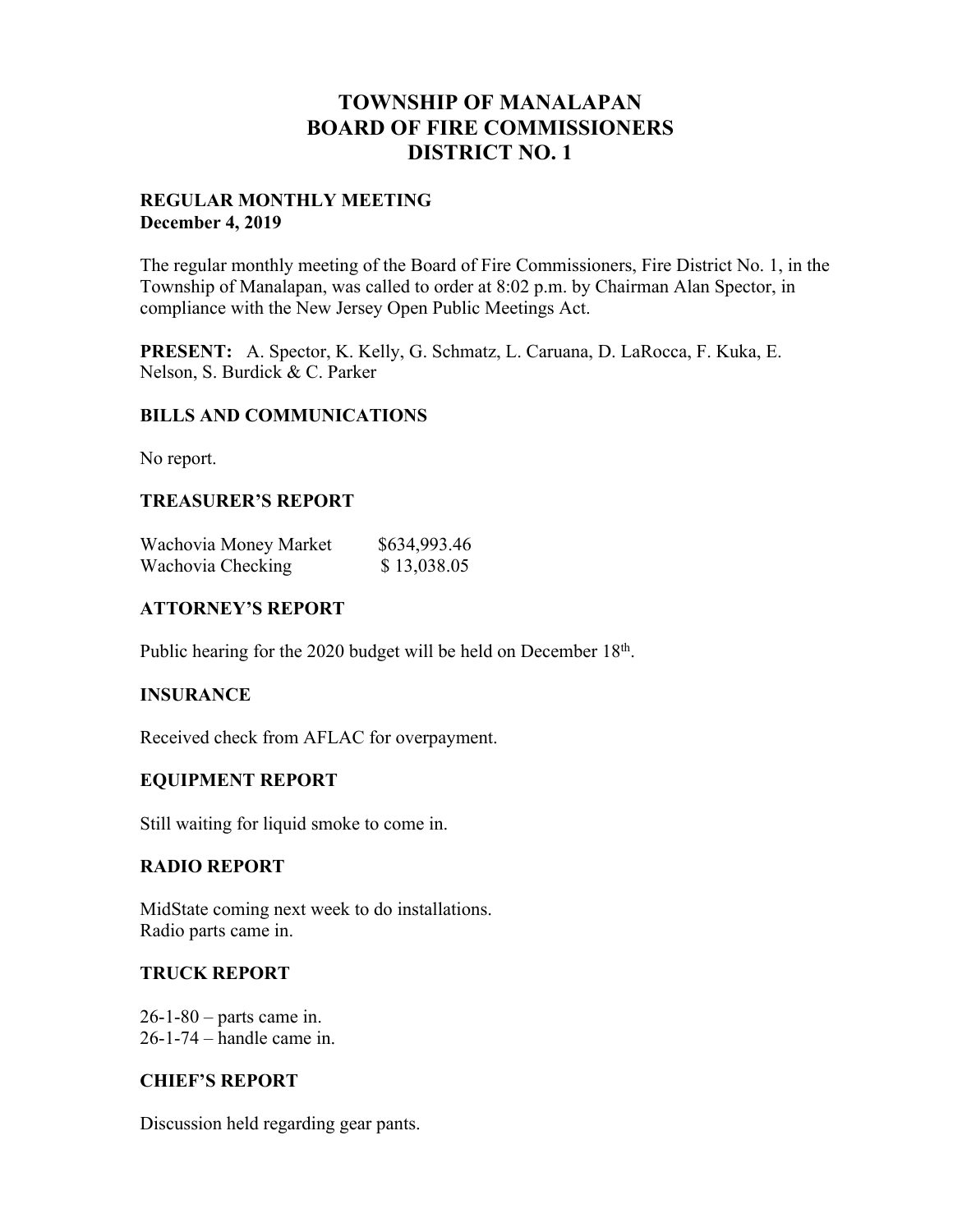#### **MEMBERSHIP REPORT**

No report.

#### **ASSOCIATION REPORT**

Heater in the rear building needs to be fixed. Eric Nelson thanked the Board for everything this year.

#### **TRUSTEES' REPORT**

No report.

#### **OLD BUSINESS**

See attached.

#### **NEW BUSINESS**

Commissioner Schmatz made a motion to pay all vouchers; this was seconded by Commissioner Kelly. All voted aye.

Commissioner Kelly made a motion to send Commissioners Schmatz & LaRocca to a joint meeting with District #2 to discuss shared services and purchasing items together as the start an ongoing committee; this was seconded by Commissioner Spector. All voted aye.

Meeting opened to the public at 8:24 p.m.

A motion was made by Commissioner Spector to adjourn; it was seconded by Commissioner Kelly and all voted aye.

Meeting adjourned at 8:25 p.m.

 Respectfully submitted, Kenneth Kelly, Clerk